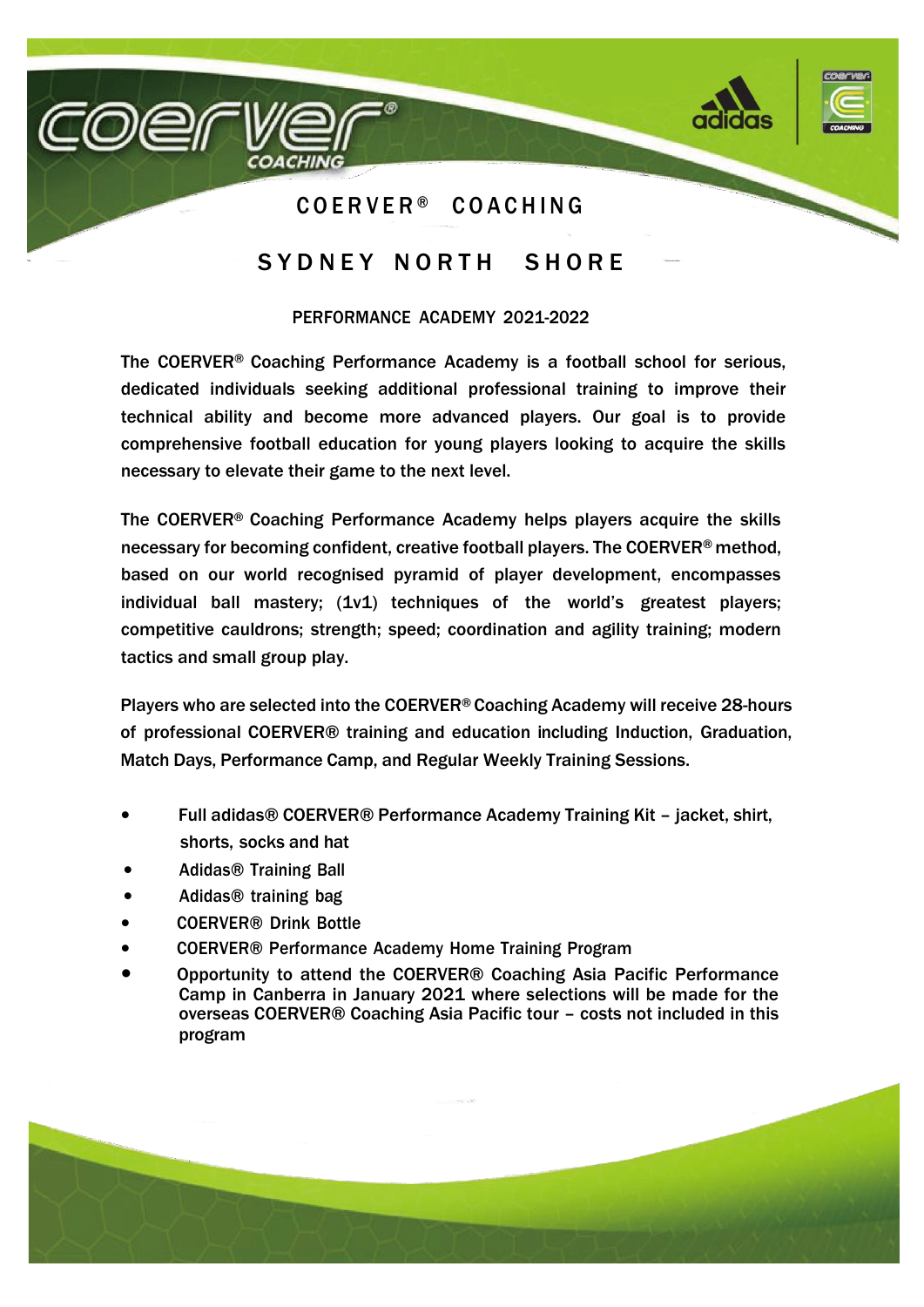



## COST FOR SELECTED ACADEMY PLAYERS

Full Cost: \$795 (inclusive of GST) plus credit card surcharge.

#### ACTIVE KIDS VOUCHERS

Active Kids Vouchers are applicable for use on the Performance Academy. Should you wish to utilise one please contact us directly for a discount code.

## PAYMENT PLAN

When registering, an option is available for payment of the Performance Academy fee by use of our Payment Plan. The registration costs will be paid in four equal instalments of \$198.75 each month.

Full payment OR initial Payment Plan payment is required prior to Wednesday 10th November 2021 to allow Performance Academy kits to be assembled prior to the commencement of the induction session.

#### TRAINING SCHEDULE FOR SELECTED PLAYERS

Players who have been selected in their respective squads will be required to attend the first session which is the induction session. At the induction session players will receive their training schedule/program/gear and equipment, players and parents will meet their respective squad instructors.

The COERVER® Sydney North Shore Performance Academy program is an intensive training program where players will be required to train up to 2-3 times per week. Training venue, dates and times are shown in the attached calendar.

## AGES AND SQUAD SIZES

Final squads will be split by age group  $/$  ability and determined closer to the commencement of the program. Squad sizes will tend to range from 10 to 14 players pending the age groups.